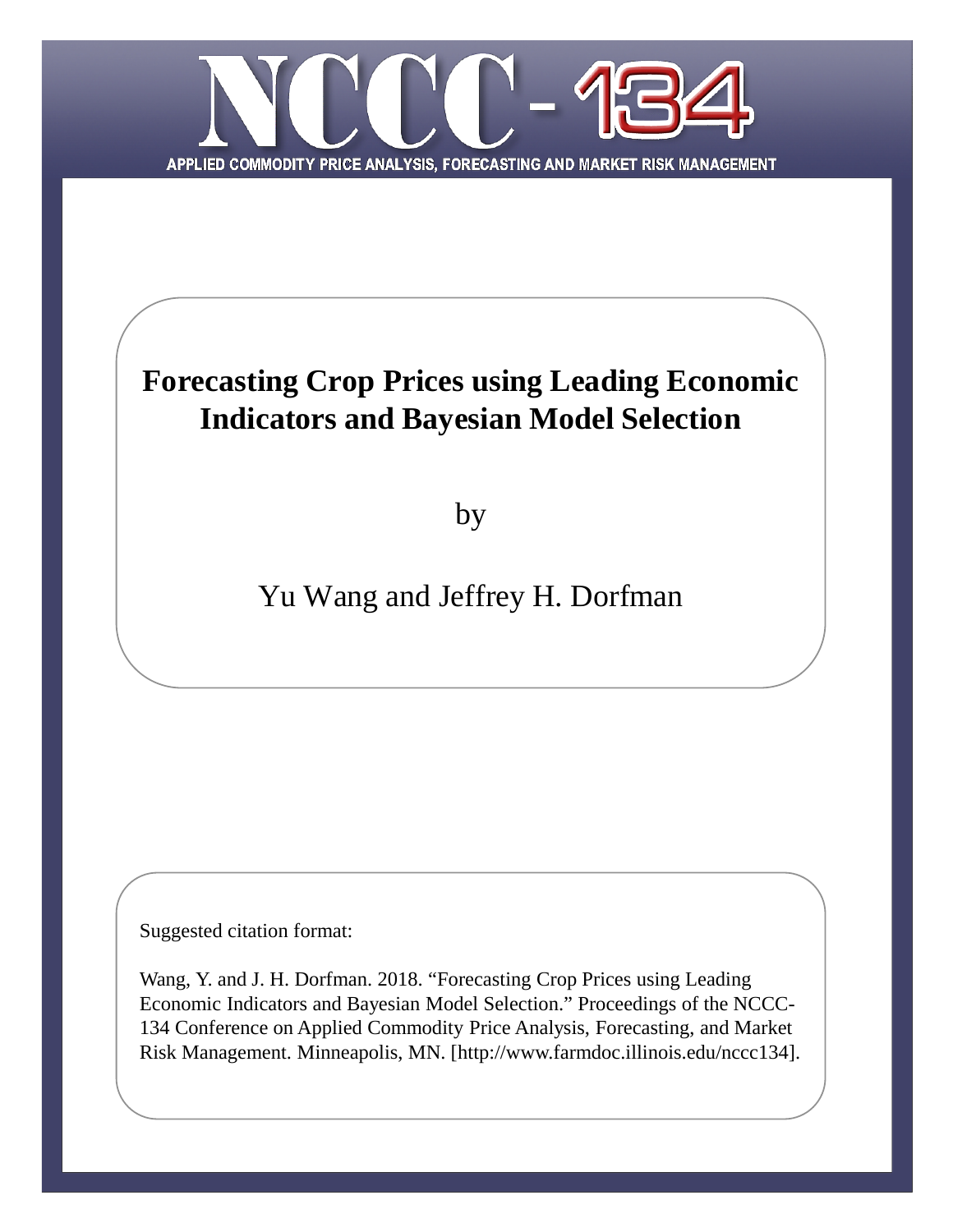## **Forecasting Crop Prices using Leading Economic Indicators and Bayesian Model Selection**

Yu Wang and Jeffrey H. Dorfman<sup>[1](#page-1-0)</sup>

*Paper presented at the NCCC-134 Conference on Applied Commodity Price Analysis, Forecasting, and Market Risk Management Minneapolis, Minnesota, April 16-17, 2018.*

*Copyright 2018 by Yu Wang and Jeffrey H. Dorfman. All rights reserved. Readers may make verbatim copies of this document for non-commercial purposes by any means, provided that this copyright notice appears on all such copies.*

 $\overline{a}$ 

<span id="page-1-0"></span><sup>1</sup> Yu Wang and Jeffrey Dorfman are a Ph.D. student and professor in the Department of Agricultural and Applied Economics at The University of Georgia.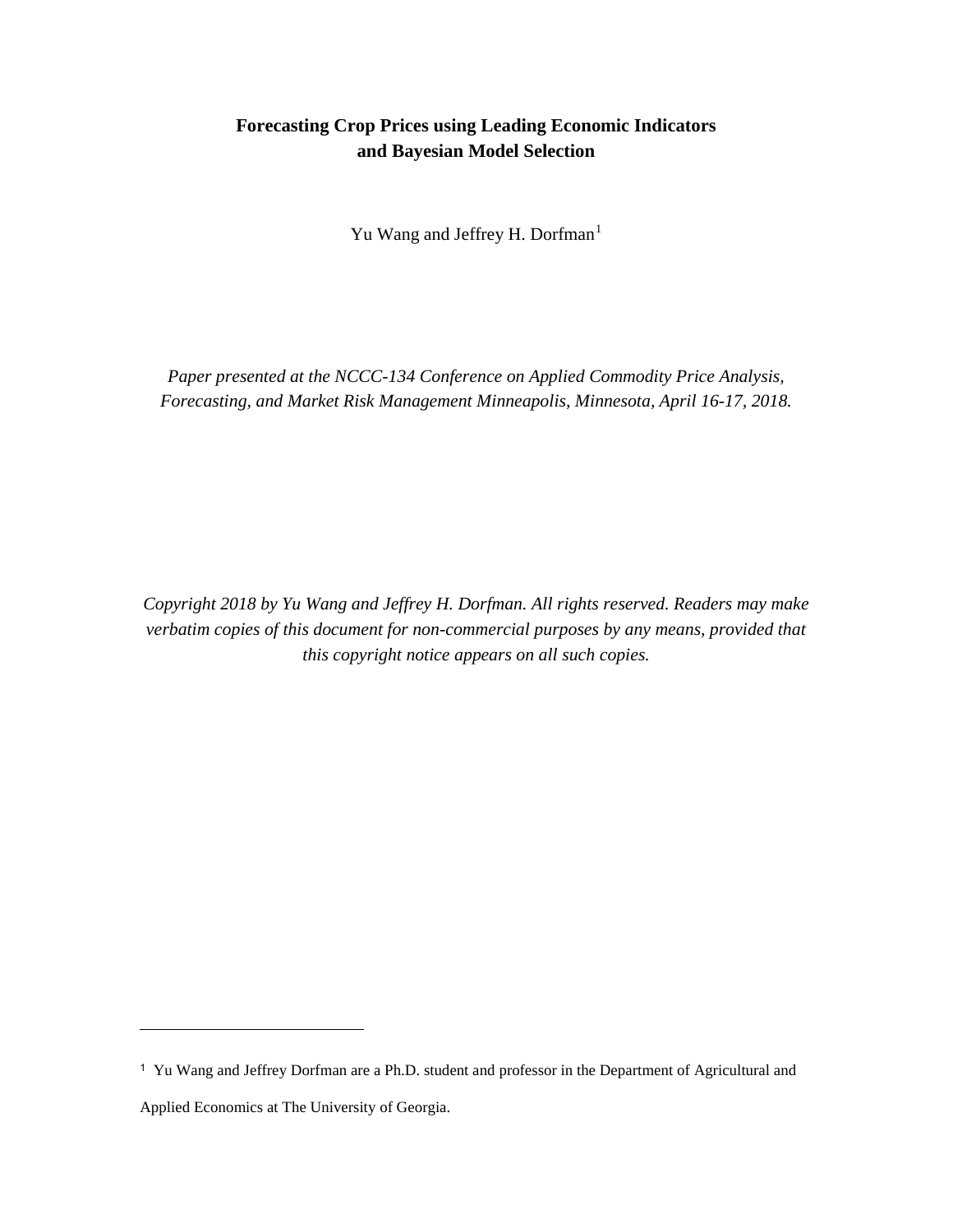### **Forecasting Crop Prices using Leading Economic Indicators and Bayesian Model Selection**

*Corn, wheat and soybeans are very important to the US agricultural sector as the main sources of many farmers' income. Thus, forecasting the prices of these three crops is important. When considering model specification of crop price forecasting models, this paper focuses on potential benefits from including leading economic indicators variables, both those clearly related to agriculture such as the crude oil price and interest rate and those not clearly related such as the purchasing managers index or the S&P500 stock price index. To do this, our paper tests whether leading economic indicators can be used to improve the forecasts of corn, wheat, and soybean future prices. We take a Bayesian approach to estimate the probability that a set of leading indicators belong in the forecasting model where specification uncertainty is explicitly modeled by assuming a prior distribution over a very large set of models. Model specifications considered vary by different lag lengths for leading indicators and crop prices as well as which variables are included at all. We apply this method to corn, soybean and wheat monthly spot price data from 1985 to 2016. The results show that several leading economic indicators appear to be useful for forecasting crop prices.*

**Key words**: crop prices, forecasting, leading economic indicators, model specification uncertainty.

#### **Introduction**

Corn, wheat and soybeans constitute a major share of the American agricultural economy. The changes in prices of these three crops can affect farmers' production decisions across much of the United States. Corn and wheat with barley are the largest source of feed grains used in the livestock industry (Westcott and Hoffman, 1999). In addition, United States became the largest exporter of corn and soybeans in 1996 and has maintained a position at or near the top ever since. Thus, forecasting the prices of these major crops is important both for farmers to make optimal planting decisions and for many other participants in commodity markets who utilize price forecasts in daily business decisions and risk management actions. Given the importance of forecasting the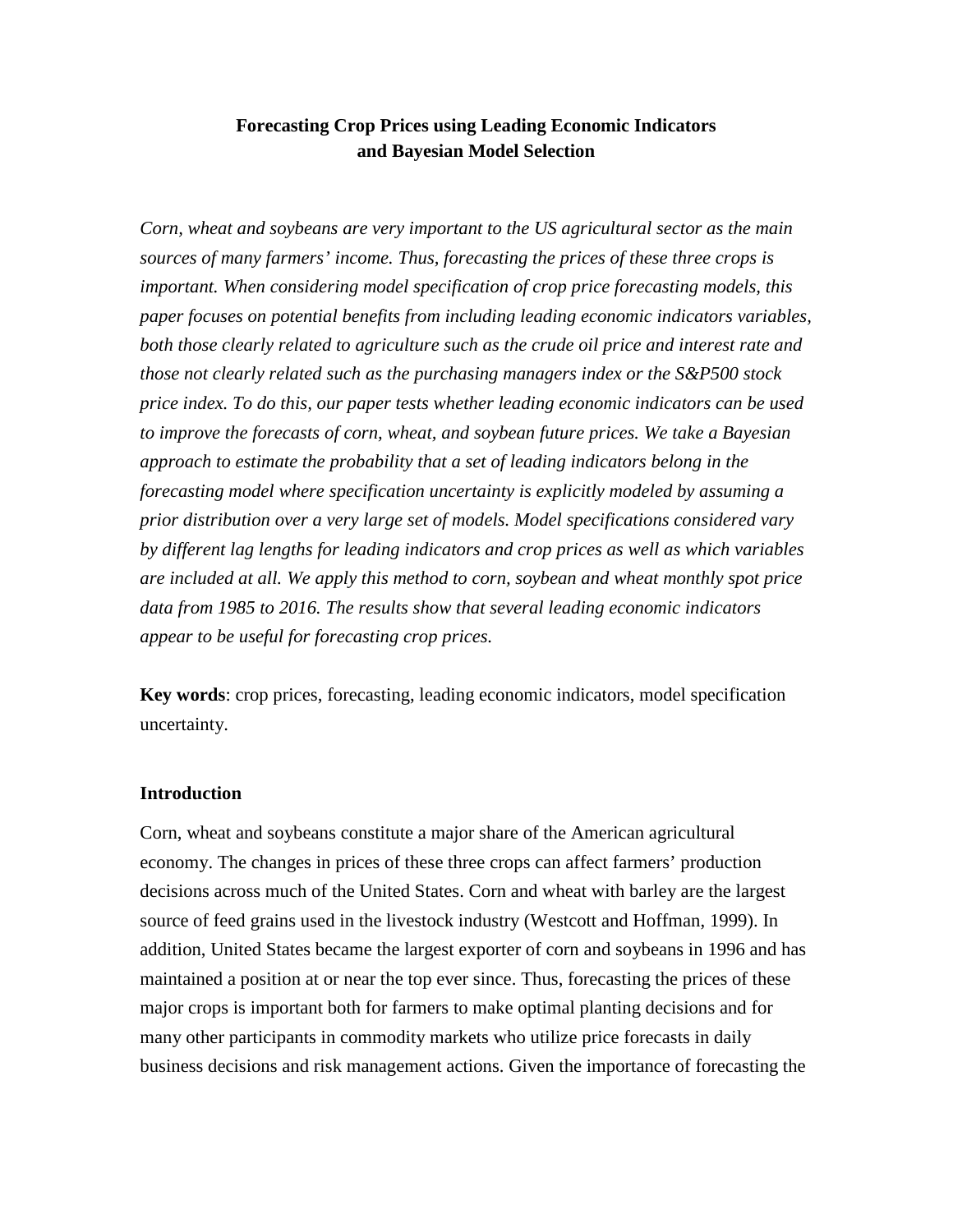prices of these crops, we propose that perhaps forecasters should cast a wider net when considering the variables that belong in their forecasting models.

While in the past, such models have been confined to variables closely related to agricultural production or commodity demand, the recent positive correlation of agricultural commodity prices with a general set of financial asset prices suggests that more general variables measuring economic conditions might be worth including. Based on this motivation, we here explore the potential value of adding several leading economic indicators to agricultural price forecasting models.

In this paper we apply a Bayesian approach that formally recognizes model specification uncertainty to estimate the probability of the inclusion of five different leading economic indicators and to assess the number of lagged values that are best to include in a crop price forecasting model. We consider 4,096 potential model specifications and estimate the posterior distribution of belonging in the model for each leading indicator at three lags. We also assess how much inclusion of such variables improves our forecasting performance as measured by mean squared error.

We apply this approach to spot price data on corn, soybeans and wheat. We find nontrivial marginal probabilities  $(> 0.2)$  for the inclusion of all five leading economic indicators considered and fairly strong evidence (probabilities of  $> 0.4$ ) for the inclusion of some number of lagged values for the money supply, the purchasing managers index, and the interest rate.

### **Methodology**

There is a long history of testing model specification for the purposes of both modeling and forecasting major crop prices and acres planted. For example, time series models, both ARIMA and VAR models, were used to test different lag lengths of indicators which can affect corn price in Allen (1994). Westcott and Hoffman (1999) apply linear log regression to test how market factors and government programs affect price for corn and wheat in U.S. Westcott and Hoffman find that corn total stocks-to-use and loan-rate affect corn prices, while wheat competitor stocks-to-use, wheat feed use and loan-rate affect wheat prices. Both regressions can predict the prices for corn and wheat with high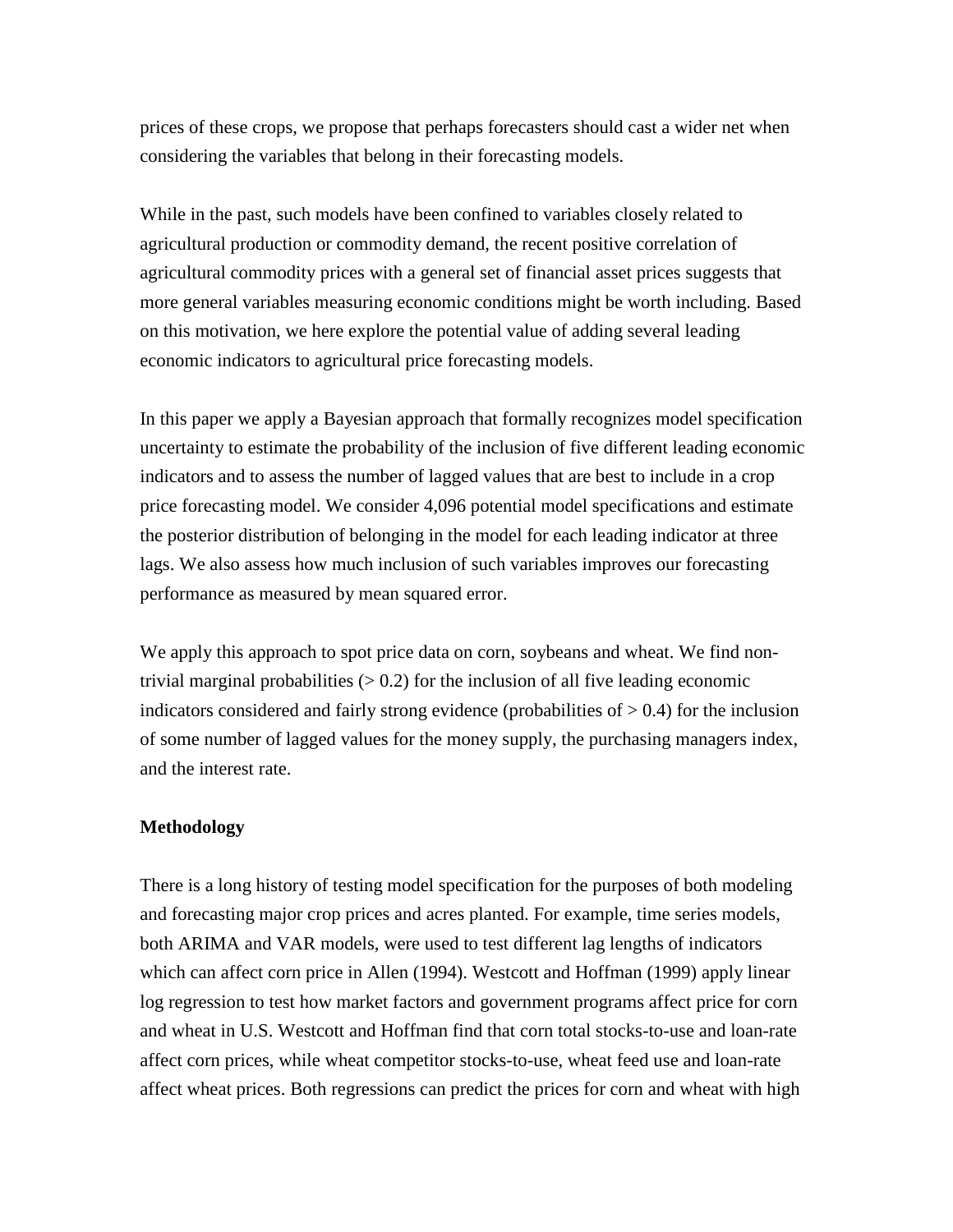accuracy. Baba and Narain (2011) propose a data-based algorithm to select a subset of leading indicators from a large set. They develop a simple linear relationship between the forecasted price and leading indicators. Baba and Narain (2011) evaluate the accuracy of their forecasting model based on both the Quadratic Probability Score (QPS) and the Log Probability Score (LPS). They also apply the Clements and Harvey Test to pick the best model and test whether the best model encompasses other models. Baba and Narain's (2011) algorithm chooses the Ratio of Index of Help-Wanted Advertising to Number of Persons (LHELX), Month's Supply at Current Sales Ratio (HNR) and Housing Starts, Private Including Farm (HUSTS1) as the best variables to predict the price in the short run. In long run, the algorithm chooses four totally different variables as the best predictors of prices. Chiaie, Ferrara, and Giannone (2017) forecast commodity prices using a dynamic factor models. The authors decompose the price series into a global component, blocks of commodities and an idiosyncratic component. Chiaie, Ferrara, and Giannone (2017) develop a modified version of information criterion (IC) to select the best factors to model commodity prices. The authors find that non-fuel and food and beverage factors are the most important factors to forecast changes in commodity prices. Clearly, the literature has not reached consensus on the correct model specification for crop price forecasting.

Given this uncertainty of model choice, Dorfman and Sanders (2004) present a Bayesian approach to a generalized hedge ratio estimation under model uncertainty. We follow a similar approach, but for the forecasting of corn, soybean, and wheat prices. We consider a range of exogenous variable types to augment standard lagged prices and more commonly used variables within our set of models.

#### *Bayesian Model Construction*

We define the set of potential models as  $M = \{j_i, i = 1, ...\}$ . For each possible model specification, we develop the general model form as:

$$
y = X_i \beta_i + \varepsilon_i, \text{ for } i = 1, 2, \dots J. \tag{1}
$$

In equation (1), i is the model index, denoting the ith model,  $y$  is the vector of dependent variables which does not vary when the model specification changes,  $X_i$  is the matrix containing the independent variables (including different lags of some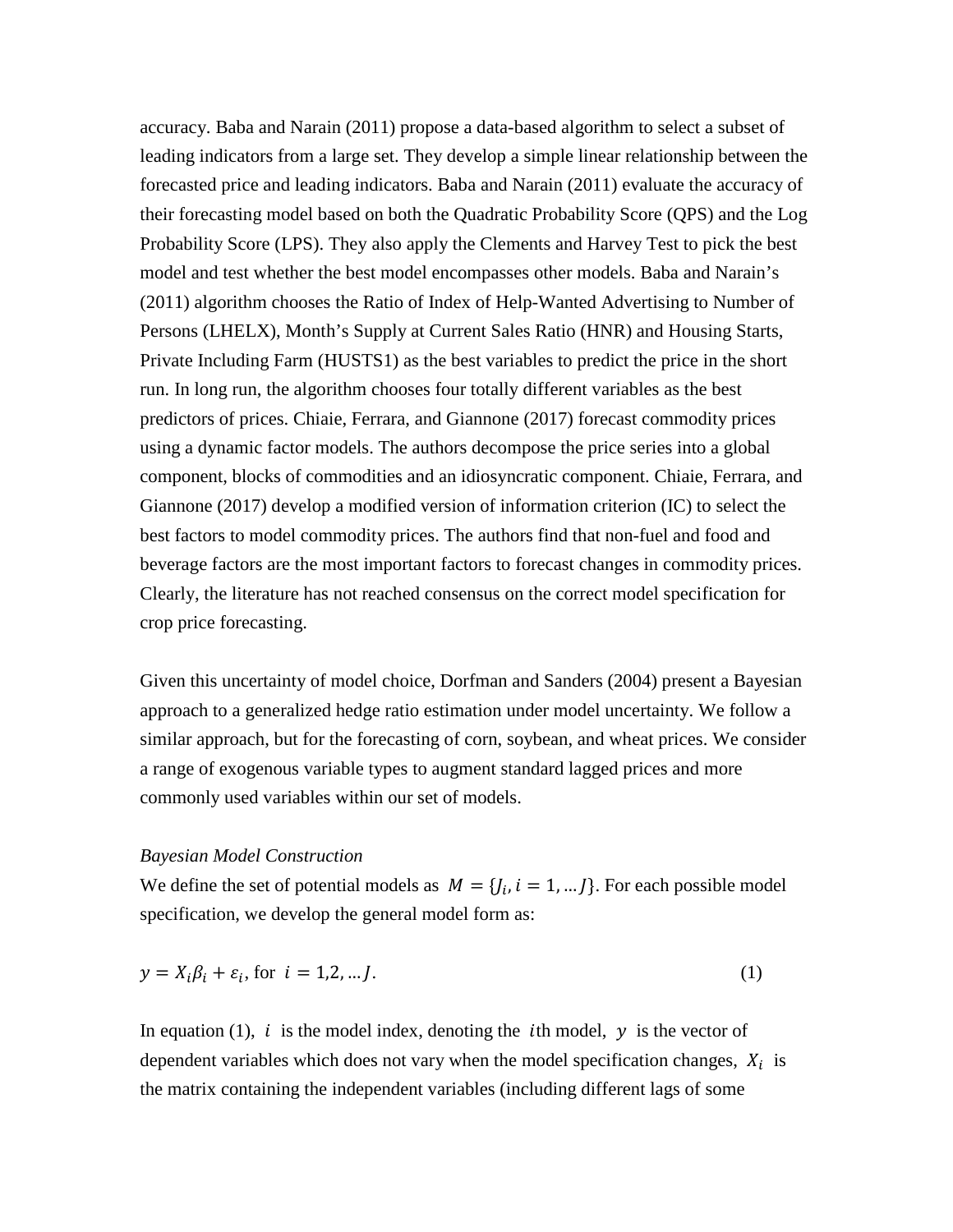variables) and lagged dependent variables, and  $\varepsilon_i$  is the error term vector in the *i*th model. The number of independent variables and the lengths of their lags differ over models, but the dependent variable (in both form and number of observations) stays the same.

To perform Bayesian estimation of these models, we need prior distributions for all the parameters. Following Dorfman and Sanders (2004), the prior distribution of  $\beta_i$  is defined as:

 $p(\beta_i) \sim N(\mu_{0i}, \sigma_i^2 \Sigma_{0i}), i=1,2,...J$  (2) where N denotes the multivariate normal distribution,  $\mu_{0i}$  is the prior mean of  $\beta_i$  and  $\sigma_i^2 \Sigma_{0i}$  is the prior variance matrix of  $\beta_i$  in *i*th model. Using a standard Bayesian framework, the inverse of  $\sigma_i^2$  has a prior distribution of:

$$
p(\sigma_i^{-2}) \sim G(\gamma_{0i}^{-2}, D_{0i}), i = 1, 2, \dots, J
$$
\n(3)

where G denotes the gamma distribution,  $\gamma_{0i}^{-2}$  is the prior mean for  $\sigma_i^{-2}$ , and  $D_{0i}$  is the prior degrees of freedom for the inverse error variance. A higher value of  $D_{0i}$  indicates that the prior distribution is more informative.

Given the distributions above and assuming the error term is normally distributed, the likelihood function of each model follows a standard form. For model *i*, the likelihood function can be written as:

$$
L_i(y|\beta_i, \sigma_i^2, X_i) = (2\pi\sigma_i^2)^{-n/2} \exp\{-\frac{(y - X_i\beta_i)'(y - X_i\beta_i)}{2\sigma_i^2}\}, i=1, 2, \dots J
$$
 (4)

Combining the likelihood function above with the prior distributions in equations (2) and (3), we derive the joint posterior distribution as:

$$
p(\beta_i, \sigma_i^2 | y, X_i) \sim NIG(\mu_{pi}, \Sigma_{pi}, D_{pi}, \gamma_{pi}^2), \ i=1,2,...J
$$
\n
$$
(5)
$$

In equation (5), NIG stands for joint normal inverse-gamma distribution. The parameters of this posterior distribution are: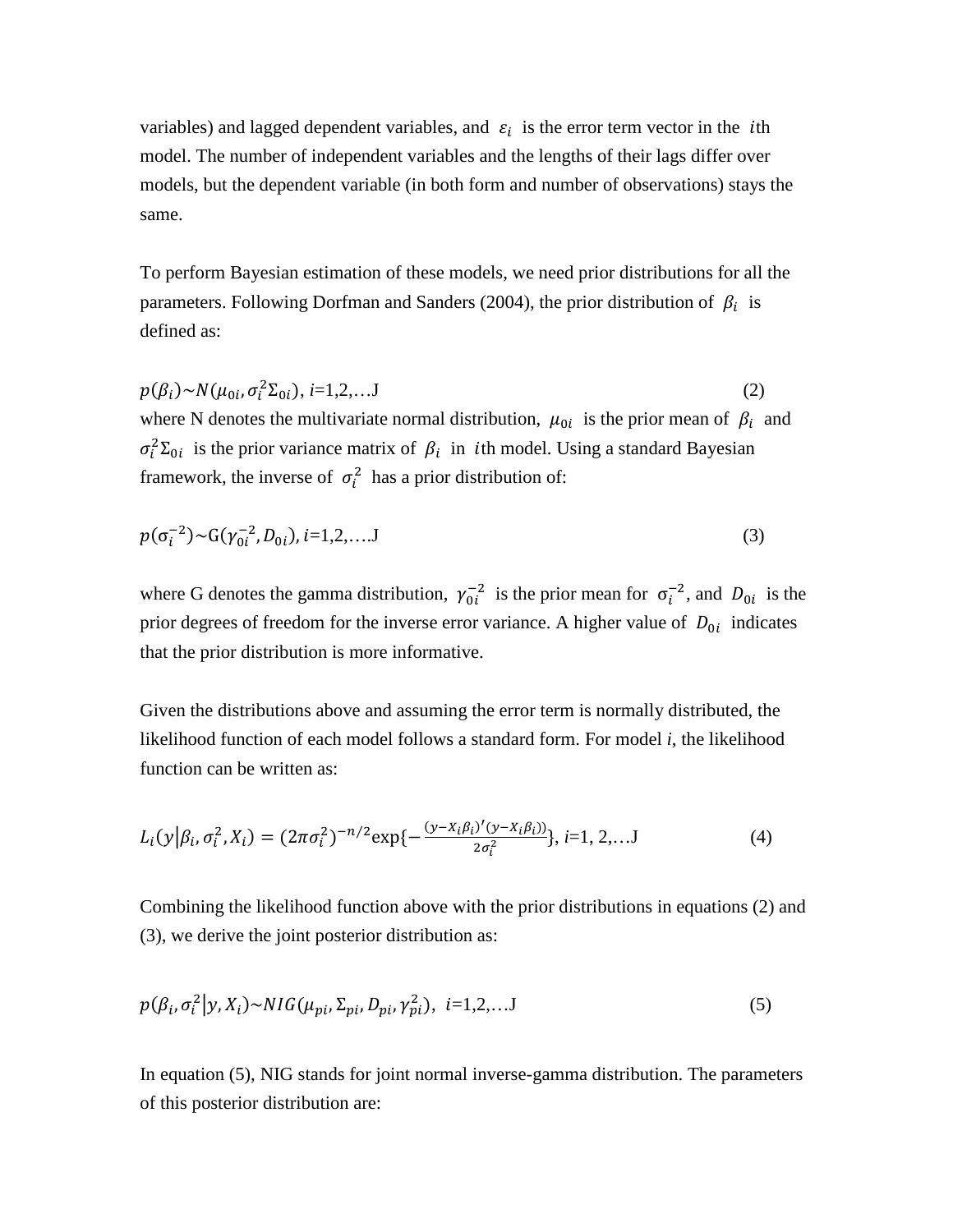$$
\mu_{pi} = \Sigma_{pi} (\Sigma_{0i}^{-1} \mu_{0i} + (X_i' X_i) \hat{\beta}_i), \tag{6}
$$

$$
\Sigma_{pi} = (\Sigma_{0i}^{-1} + X_i' X_i)^{-1},\tag{7}
$$

$$
D_{pi} = D_{0i} + n_i,\tag{8}
$$

$$
\gamma_{pi}^2 = D_{pi}^{-1} [(n_i - k_i)\gamma_i^2 + (\hat{\beta}_i - \mu_{0i})^{\prime} \Sigma_{pi} (\hat{\beta}_i - \mu_{0i}) + D_{0i} \gamma_{0i}^2].
$$
\n(9)

In the above equations,  $\hat{\beta}$  is the coefficients from equation (1) if estimated by OLS,  $\gamma_i^2$ is the sum of squared errors from the same regression estimates of equation (1), and  $n_i$ and  $k_i$  are the number of rows and columns in *i*th independent matrix,  $X_i$ .

Our research interest is to see if new, seemingly-unrelated economic variables can help forecast crop prices, so we will focus not on the coefficient estimates in these different models, but in the probability of model inclusion for the different independent variables and the best number of lags to include. To do this, we focus on the posterior probabilities of variable inclusion, not of individual models. These probabilities are based on sums of posterior model probabilities across all models that include a given variable.

Computation of posterior model probabilities goes as follows. Begin with prior model probabilities,

$$
p(M_i) = m_i \text{ and } \sum_{i=1}^{J} m_i = 1 \tag{10}
$$

Given the large number of models estimated here (4,096) and our lack of insight on the likely inclusion of many of the variables, it is natural to use an uninformative prior over the models, that is,  $m_i = \frac{1}{i}$ ,  $\forall i$ . By integrating out the parameters, we can derive the marginal likelihood function for each model,

$$
p(y_i|M_i) = \theta_i \left[\sum_{pi} / \sum_{0i} \right]^{1/2} (D_{pi} \gamma_{pi}^2)^{-D_{pi}/2}
$$
\n(11)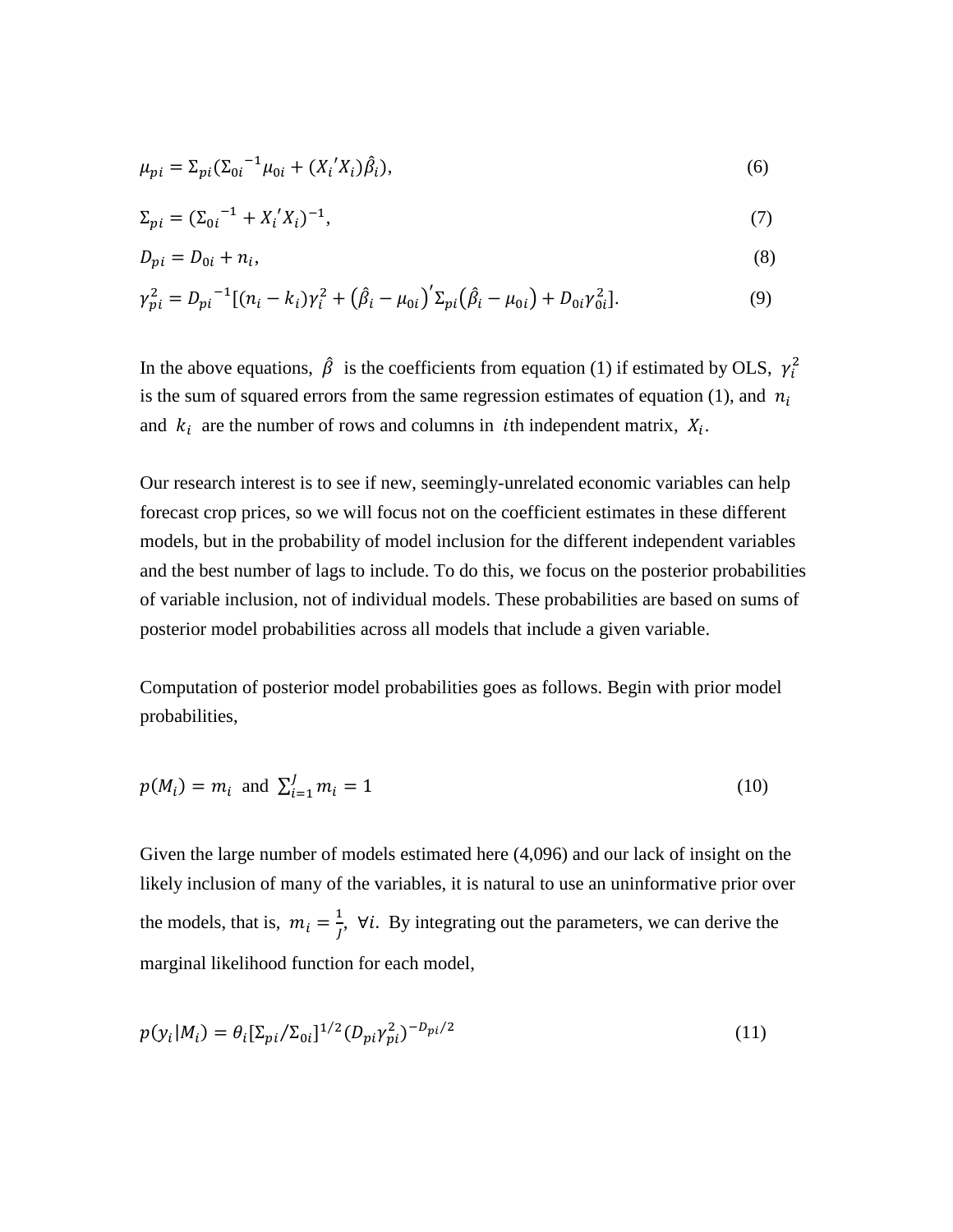where  $\theta_i = \frac{\Gamma(D_{pi}/2)(D_{po}/2\gamma_{0i}^2)^{-1/2}p^{i/2}}{\Gamma(D_{pi}/2)\pi^{n/2}}$ . In  $\theta_i$ ,  $\Gamma(.)$  is the gamma function. Based on the marginal likelihood function, we can derive the marginal posterior probability for each model:

$$
p(M_i|y_i) \propto m_i \left[ \left| \Sigma_{pi} \right| / |\Sigma_{0i}| \right]^{1/2} \left( D_{pi} \gamma_{0i}^2 \right)^{-D_{pi}/2} = m_i \ p(y_i|M_i), i=1,2,... \ J \tag{12}
$$

To ensure the sum of all the marginal posterior probabilities for each model is equal to one, we need to normalize these posterior probabilities. The simplest way to normalize them is to divide every probability by the sum of them all. Thus, we arrive at posterior model probabilities given by

$$
\rho_i = \frac{m_i p(y_i|M_i)}{\sum_{i=1}^{J} m_i p(y_i|M_i)}, \quad i = 1, 2, \dots, J
$$
\n(13)

Summing subsets of these posterior model probabilities for all models that contain a particular variable or a specific number of lags of a variable provides us with the marginal posterior probability of that variable's inclusion in the model, or inclusion with a specific number of lags, respectively. These marginal posterior probabilities are the main empirical results of our paper.

#### **Data**

For the dependent variables, we use U.S. spot prices for corn, soybeans, and wheat, with the values collected from the USDA's website. We consider five U.S. leading economic indicators as independent variables: the money supply (M2), the purchasing managers' index (PMI), the interest rate (IR), crude oil prices (CL) and the S&P 500 index (SP 500). The independent and dependent variables are monthly data from January 1985 to December 2016, resulting in 384 observations. The lags of independent and dependent variables are included in the data matrix  $X$ . Given the data are monthly, we set the maximum number of lagged values considered for model inclusion to 3. Thus, there are four possible specifications for each independent variables and for the dependent variables: no lags in models, one lag, two lags, or three lagged values included in the model. When two or three lags are included, the shorter lags are also included (e.g., if  $X_{t-2}$  is in the model, so is  $X_{t-1}$ ). This ensures that there is no "hole" in lag structure in the model.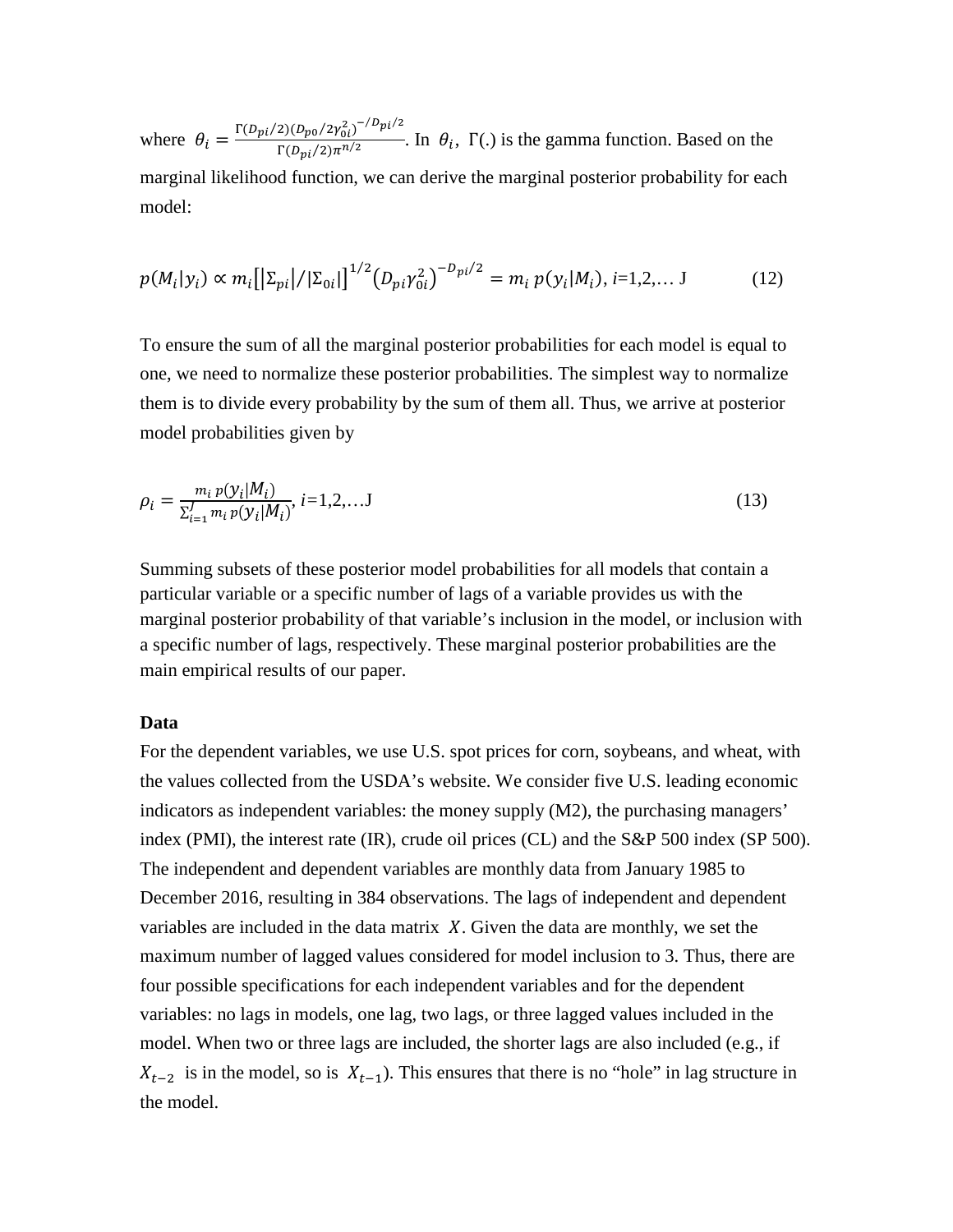#### **Empirical Results**

#### *Models and priors*

For each of the three crop prices to be forecast, we construct models with all possible combinations of lagged dependent variables and the five considered leading economic indicators. We also include dummy variables for months and years to allow for trends and seasonality. Considering that there are 4 possible specifications in lag structure for each variable and there are 6 variables including dependent variable in models constructed for one commodity, there are  $4^6$  = 4096 potential model specifications for each of the three commodity prices. Since the dummy variables are always included, the smallest model contains 48 regressors and the largest model contains 66 regressors (48 plus 3 lags of the commodity prices, 3 lags of M2, 3 lags of PMI, 3 lags of IR, 3 lags of CL, and 3 lags of SP500). Thus, the prior weight for each model is  $m_i = \frac{1}{4096}$ ,  $\forall i$ .

Through equations (2) to (9), we already build up Bayesian theoretical framework for deriving posterior distributions for the parameters, while equations (10) through (13) show how to derive posterior probabilities for each model and for variable inclusion. We should note that the marginal prior distribution of parameters is fixed when the model specification changes. This means that the prior for one regressor will not change if another regressor is or is not included in matrix  $X$ .

Based on Dorfman and Sanders' work, we choose a prior variance large enough so that the effect of the prior means on the posterior distribution is minimal. As the only difference in our three crop model sets is the own commodity price lags, we use the same vector of prior means and prior variance for the corn, soybean and wheat models. The prior means are set to:

0 = [0,0,0,0,0,0.9,0,0,0,0,0,0,0,0,0,0,0,0,0,0,0,0,0,1, … 1] ′ (14)

Since we are not sure whether these leading indicators are included in the model, we assume their prior means at all lags are zero. We expect the once lagged own crop price to have a positive coefficient and since there is likely a near unit root in lagged prices, we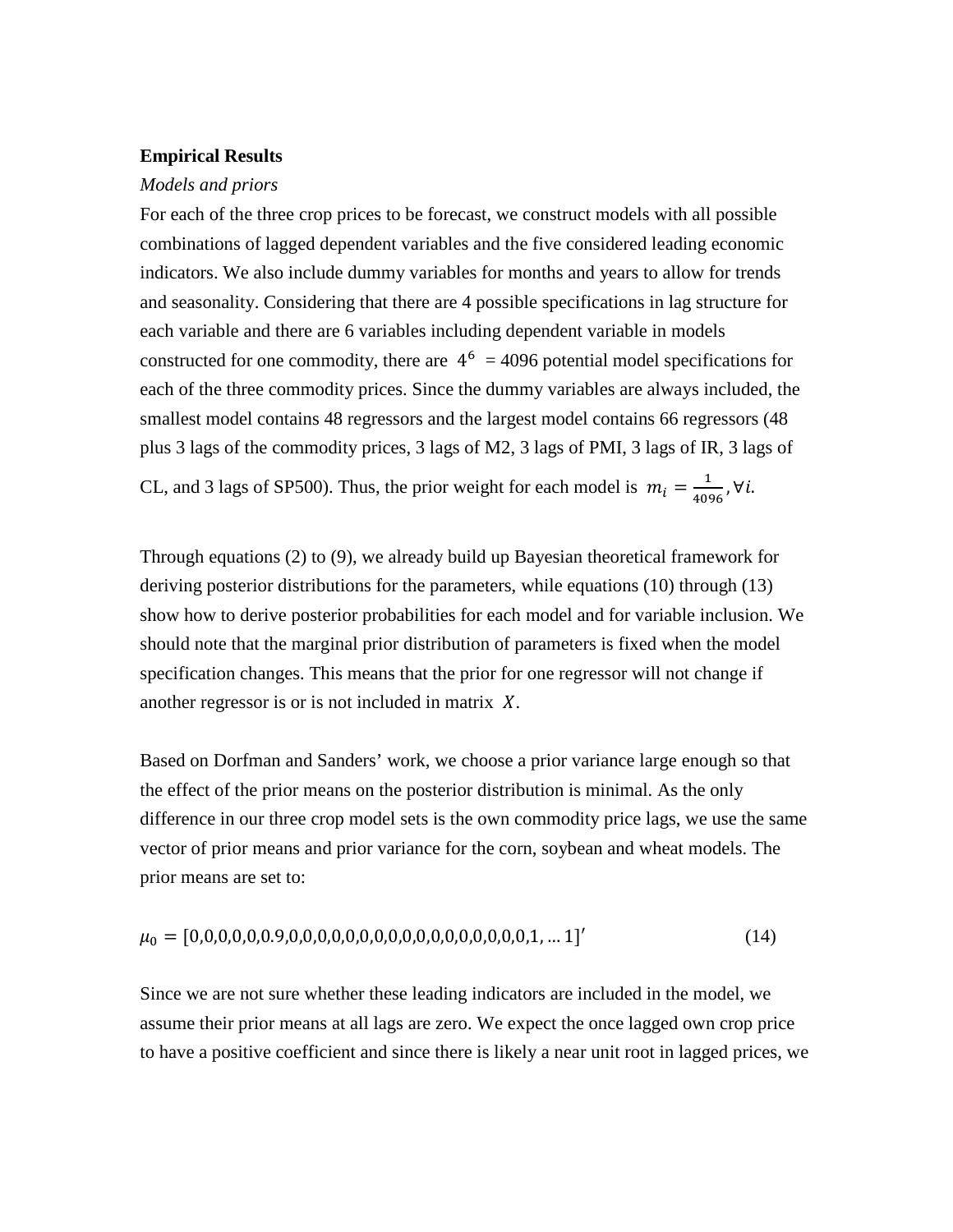assign 0.9 as prior means of prices at time  $t - 1$ . The ones at the end of the prior mean vector are for the monthly and year dummies.

For the prior variance matrix  $\Sigma_{0i}$ , we select a diagonal matrix with ones on the main diagonal except for the elements with nonzero prior means. These elements are assigned prior variances of 0.01. We set the prior mean of the inverse error variance,  $\gamma_{0i}^2$ , to 1 and the prior degrees of freedom parameters,  $D_{pi}$ , to 20.

Under the assumptions above, we can compute the marginal posterior distribution of the regression model parameters  $\beta_i$  according to equation (2). The posterior model weights can also be computed based on equations (12) and (13).

#### *Posterior results*

Since there are too many posterior model weights to present (given our 4,096 potential models), we focus on the marginal probability of model specification features (variable inclusion) in Table 1. Such marginal posterior probabilities are the sum of individual model posterior probabilities of all models with that specification feature. For example, the posterior probability of only one lag of corn price in the corn price forecasting model is 0.1169, which is the sum of the posterior probabilities of all models which model contain the specific regressor,  $p_{t-1}$  and no additional lags of corn price.

The posterior probabilities in Table 1 should be interpreted as support for the model specification containing that specific feature. Based on the third row of the corn price model in Table 1, we conclude that 61.34% of the posterior support is placed on models which include two lags of corn price as regressors compared to alternative lag lengths (0, 1, or 3).

Thus, the results in Table 1 for the corn price forecasting models suggest forecasters should include two or three lags of corn price. In addition, posterior support is quite evenly split on the inclusion of M2, PMI, and interest rates, with the posterior support for exclusion of those leading indicators all near 50%. The exercise is more definitive with regard to crude oil prices and the S&P500, with roughly 2/3 and 3/4 of the posterior support for those variables favoring exclusion.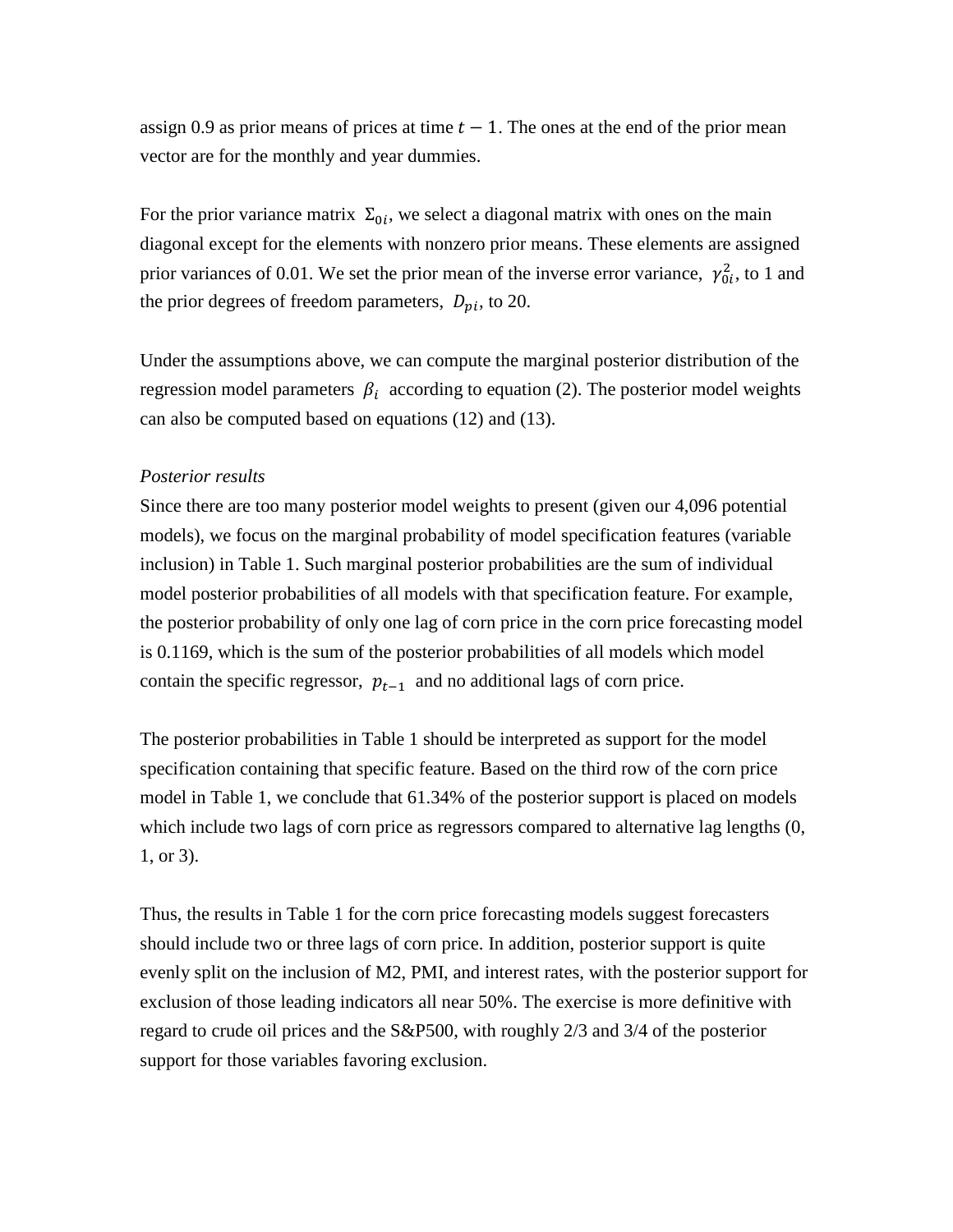For the soybean price model, we again find strong posterior support for two lags of the soybean (own crop) price, a slight tilt toward inclusion of M2 and PMI, a virtual tie on inclusion/exclusion of the interest rate, and strong evidence in favor of excluding lagged values of crude oil prices and the S&P500 index value.

For wheat, two lags of the own price again receive the highest posterior support, the only leading indicator to get over 50% posterior support for inclusion is M2, and the results lean pretty heavily toward leaving out interest rates, crude oil prices, and the S&P 500 index.

In addition, we calculated the mean squared errors (MSE) for all the different model specifications. Table 2 shows the resulting MSE values for four possible model specifications: the minimal model with only year and monthly dummy variables, the model with the dummies plus all three lagged own prices, the full model including three lags of all considered variables, and the model specification with the highest posterior probability out of all 4,096 possibilities. Because the marginal likelihood values used to compute posterior model probabilities integrate over all possible coefficient values that receive posterior support, the point forecasts generated from the posterior means of the parameters need not generate the smallest forecast MSE when the posterior model probability is the highest. In fact, we find such a result with the full model producing better forecasts than the most likely model for all three crops.

While the posterior probabilities of inclusion were not especially high for the leading economic indicators, including them does slightly increase the forecasting performance (reduces the MSE) compared to models with only the lagged own crop price included for all three commodity prices tested. Thus, while the posterior model probabilities were rather evenly balanced or slightly against using the leading indicators in a forecasting model, the actual forecasting performance suggests that the idea has some merit and deserves further scrutiny.

#### **Conclusions**

We explore variable and model selection problems under a Bayesian framework when model specification is uncertain with respect to crop price forecasting for three major US crops: corn, soybeans, and wheat. Under an assumption of a normal-inverse gamma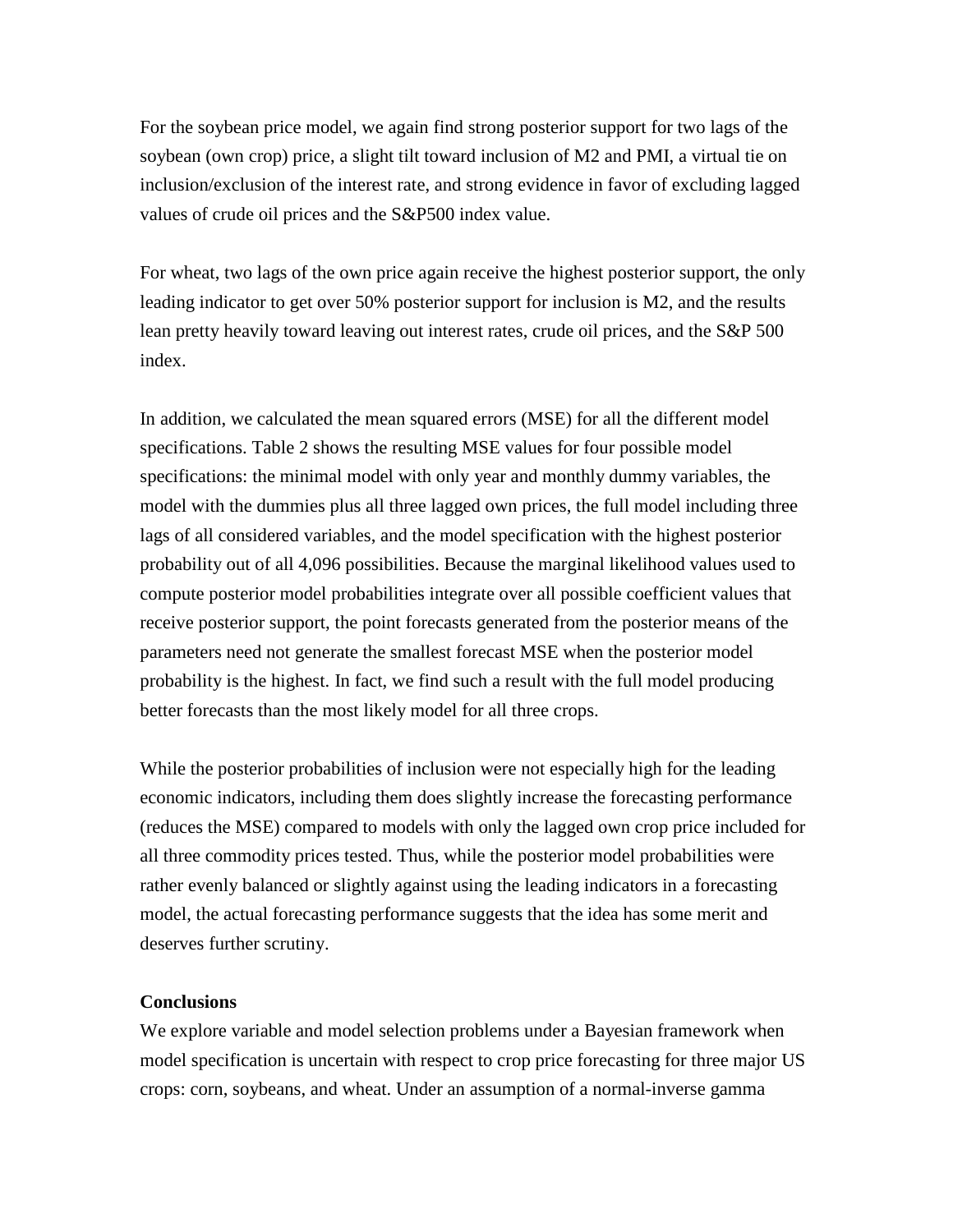likelihood function, analytical inference can be accomplished to both produce price forecasts and to estimate the posterior support for particular model features. Such an approach can help practitioners to choose suitable lag lengths and variables to include in their forecasting models.

In the application here, we particularly focus on whether forecasts of these three commodity prices can be improved by the inclusion of five possible leading economic indicators. The motivation for widening the set of possible included variables is the recent positive correlation of agricultural commodity prices with a general set of financial asset prices, suggesting that measures of general economic conditions might help forecast agricultural commodity prices. Based on this motivation, we explored the potential value of adding five leading economic indicators to agricultural price forecasting models: the money supply, the purchasing managers' index, interest rates, crude oil prices, and the S&P 500 stock price index.

Because we consider up to three lags of each economic indicator plus three lags of the own price, our model candidate set includes 4,096 different models. After deriving posterior model probabilities for all models considered, we summarize support for different variables by focusing on the posterior probability of specific model features (e.g., two lagged interest rates), rather than on each of the 4,096 specific models. Based on these results, we find that for all three crops, two lags of their own price are the most supported model specification. Posterior feature probabilities offer reasonable support for the inclusion of M2, PMI, and interest rates with some number of lags and less support for inclusion of any lags of either crude oil prices or the S&P500 index. However, in contrast to the model feature posterior probabilities, the MSE values of our forecasting models show slight improvement when lagged values of the five leading economic indicators are included. Thus, we think this initial look at widening the set of considered crop forecasting models was successful and encourage future research to more carefully investigate variables that might improve our crop forecasting models.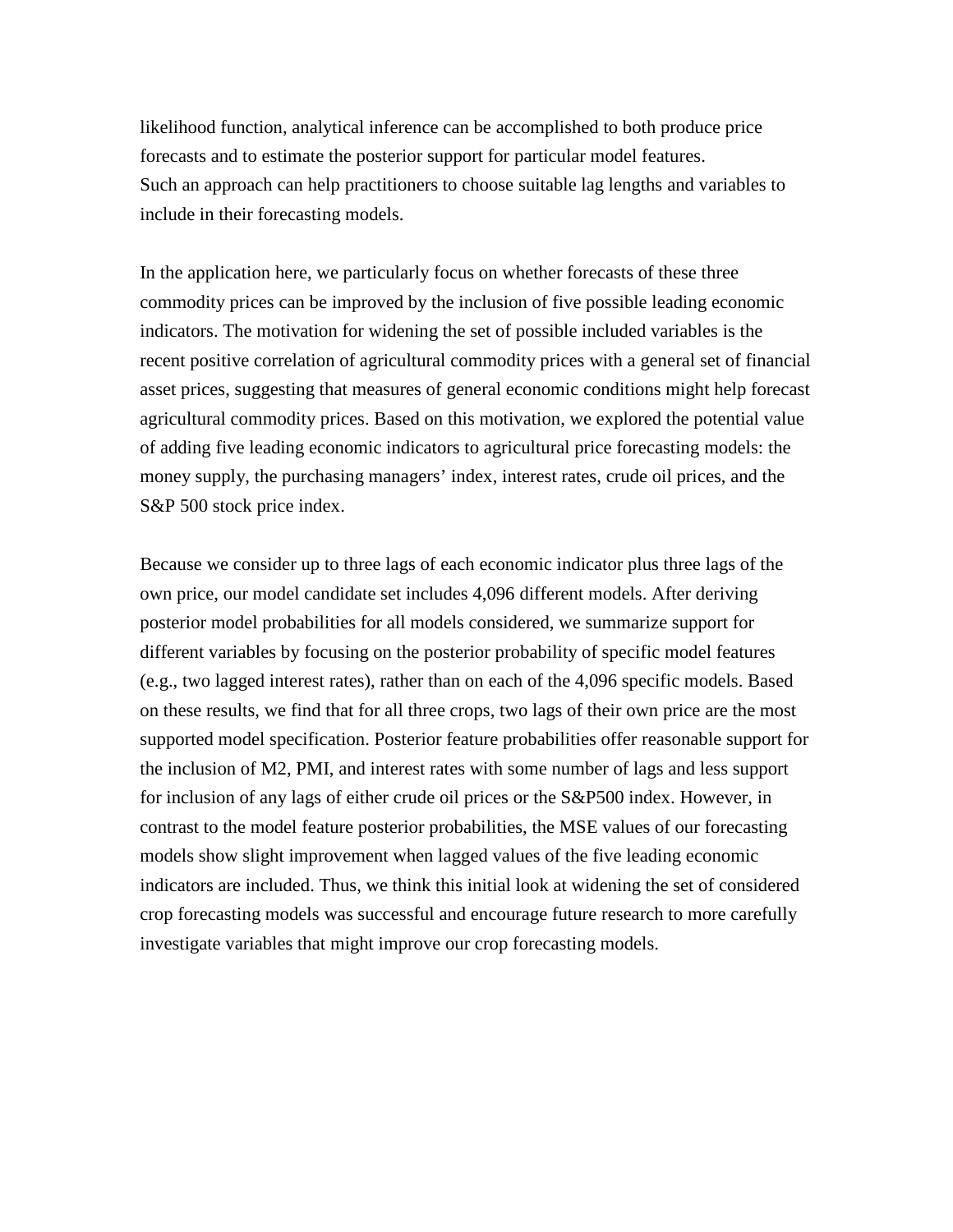#### **References**

- Allen, P. G. (1994) Economic forecasting in agriculture. International Journal of Forecasting 10 (1994) 81-35.
- Bada, C., and T. Kisinbay. (2011). Predicting Recessions: A New Approach For Identifying Leading Indicators and Forecast Combinations, Working Paper, IMF.
- Chiaie, S., Ferrara, L. and D. Giannone. (2017). Common Factors of Commodity Prices, Working Paper, European Central Bank.
- Chipman, Hugh, Edward I. George and Robert E. McCulloch (2001). The Practical Implementation of Bayesian Model Selection. Monograph Series (2001) Volume 38,100-178.
- Dorfman, J. H., and Sanders, D. R. (2004). Generalized Hedge Ratio Estimation With An Unknown Model, NCR-134 Conference on Applied Commodity Price Analysis, St. Louis, MO.
- Franke, J., W. Härdle, and C. Hafner. (2008). Statistics of Financial Markets: An Introduction (Third ed.). Springer.
- Gelman, Andrew, John B. Carlin, Hal S. Stern, David B. Dunson, Aki Vehtari, and Donald B. Rubin (2014). Bayesian Data Analysis (Third Edition), 141-149.
- Westcott, Paul C., and Linwood A. Hoffman (1999). Price Determination for Corn and Wheat: The Role of Market Factors and Government Programs. U.S. Department of Agriculture. Technical Bulletin No. 1878.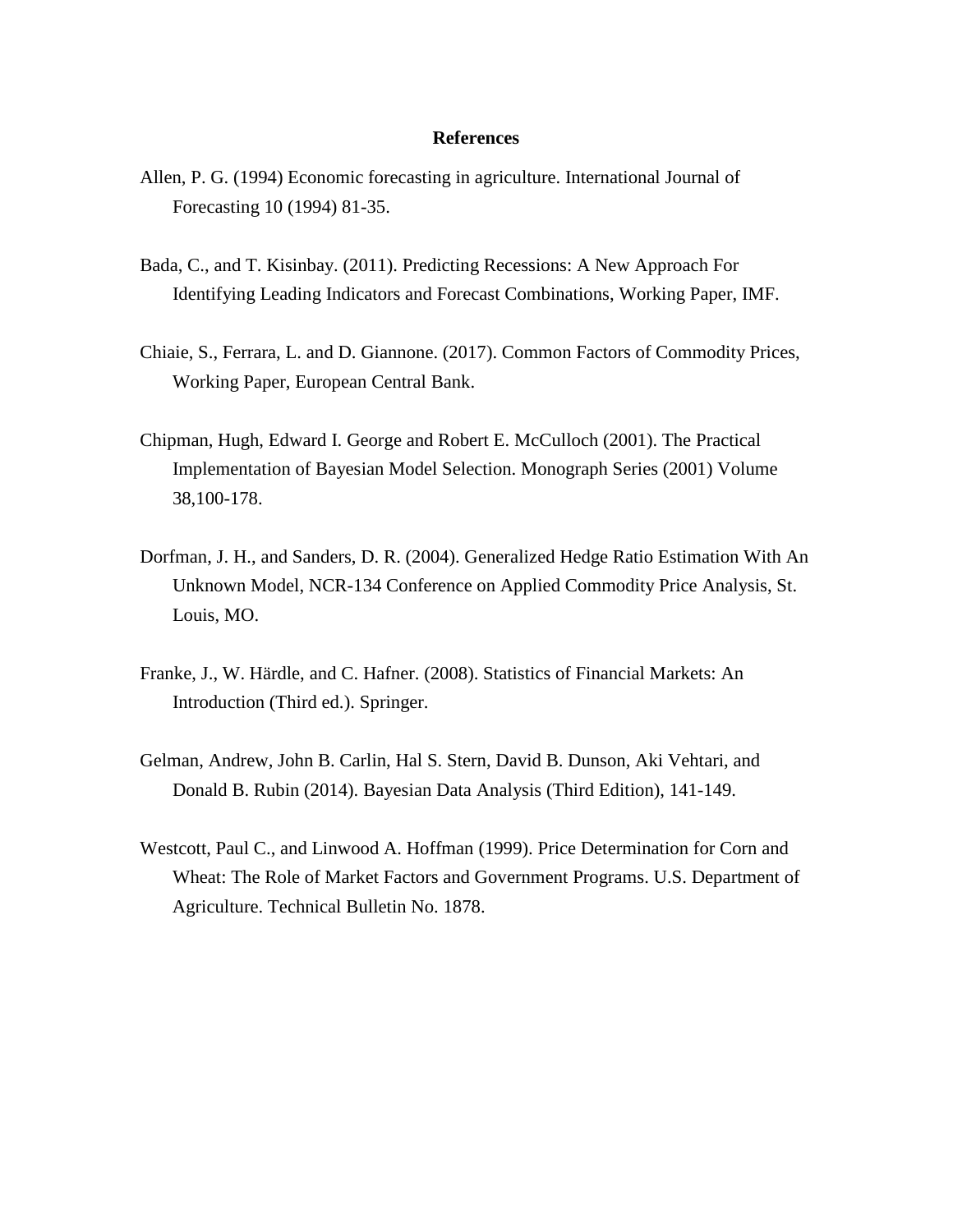| Feature                | Corn Model Post. | Soybean Model | Wheat Model |
|------------------------|------------------|---------------|-------------|
|                        | Prob.            | Post. Prob.   | Post. Prob. |
| no price lag           | 0.0000           | 0.0000        | 0.0000      |
| $p_{t-1}$              | 0.1169           | 0.0004        | 0.1004      |
| $p_{t-2}$              | 0.6134           | 0.8182        | 0.6405      |
| $p_{t-3}$              | 0.2697           | 0.1814        | 0.2591      |
| no M2 lag              | 0.4483           | 0.4568        | 0.4452      |
| $M2_{t-1}$             | 0.4039           | 0.4074        | 0.4052      |
| $M2_{t-2}$             | 0.0848           | 0.0801        | 0.0862      |
| $M2_{t-3}$             | 0.0630           | 0.0557        | 0.0634      |
| no PMI lag             | 0.5060           | 0.4873        | 0.5045      |
| $PMI_{t-1}$            | 0.4095           | 0.4119        | 0.4092      |
| $PMI_{t-2}$            | 0.0653           | 0.0763        | 0.0666      |
| $PMI_{t-3}$            | 0.0192           | 0.0245        | 0.0197      |
| no interest rate lag   | 0.5841           | 0.5047        | 0.6269      |
| $IR_{t-1}$             | 0.3164           | 0.3673        | 0.2835      |
| $IR_{t-2}$             | 0.0784           | 0.0903        | 0.0692      |
| $IR_{t-3}$             | 0.0211           | 0.0377        | 0.0204      |
| no crude oil price lag | 0.6698           | 0.7438        | 0.6674      |
| $CL_{t-1}$             | 0.2603           | 0.2110        | 0.2582      |
| $CL_{t-2}$             | 0.0584           | 0.0365        | 0.0618      |
| $CL_{t-3}$             | 0.0115           | 0.0087        | 0.0126      |
| no SP 500 lag          | 0.7778           | 0.7425        | 0.7780      |
| SP $500_{t-1}$         | 0.1919           | 0.2089        | 0.1917      |
| SP $500_{t-2}$         | 0.0265           | 0.0267        | 0.0265      |
| SP $500_{t-3}$         | 0.0038           | 0.0219        | 0.0038      |

**Table 1: Model Feature Posterior Probabilities**